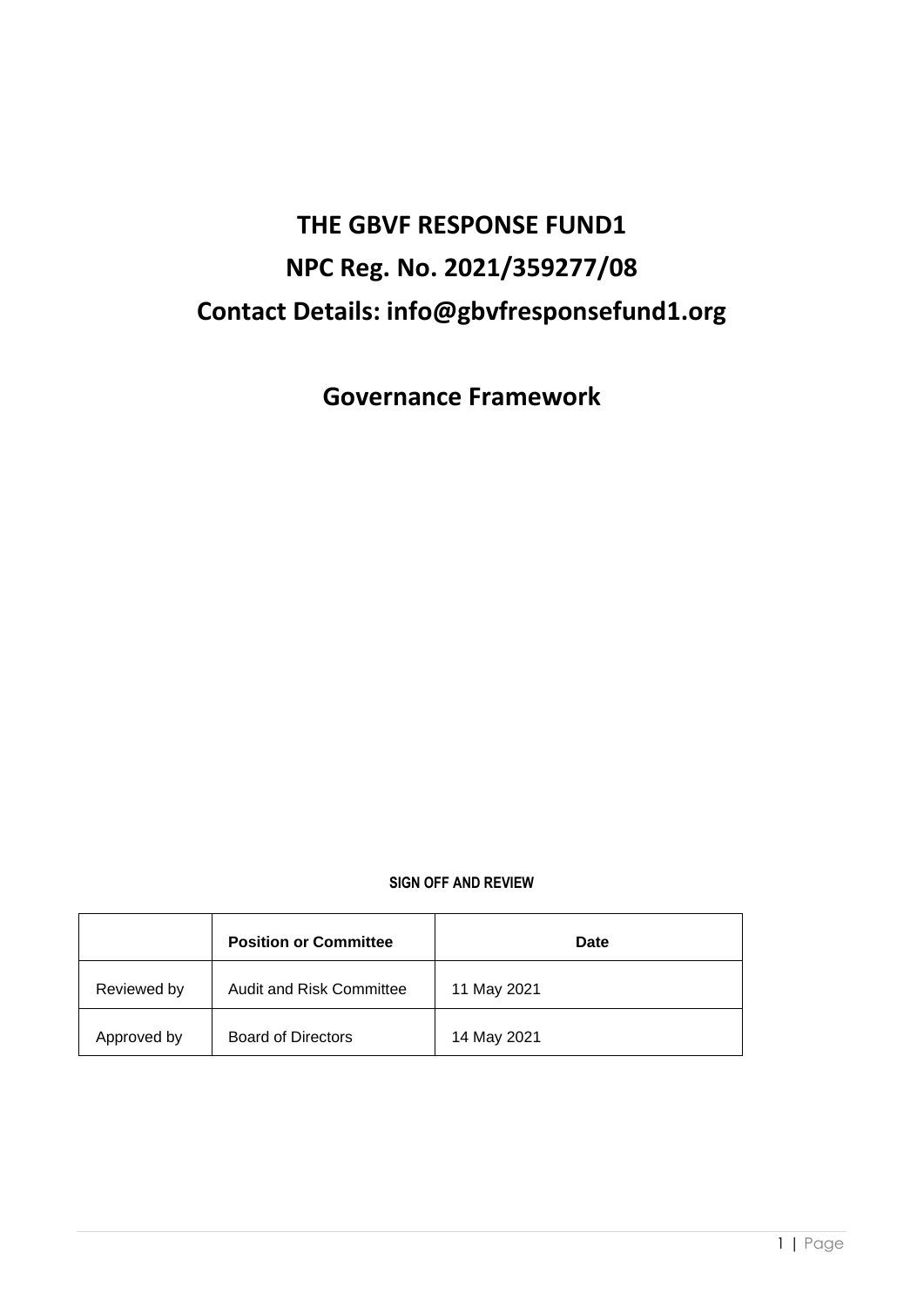# **1. Introduction**

- 1.1. The GBVF Response Fund1 ("Fund") was established to support any measures that seek to eradicate GBVF as articulated in the South African National Government National Strategic Plan (NSP). Sound corporate governance forms the foundation of stakeholders and donors' trust. The Fund is a Non-Profit Company, incorporated for a public benefit or other object as required by Item 1(1) of Schedule 1 of the Companies Act. Corporate governance facilitates fairness, accountability, responsibility and transparency across organisations. Sound corporate governance processes protect the Board, Executives and staff against preventable harm while fulfilling their duties.
- 1.2. The Fund's Corporate Governance Framework ("the Framework") provides a governance process that enables the Fund to execute on its strategy while simultaneously meeting its governance and legislative obligations. This Framework is informed by, the Companies Act, and other leading practice (e.g. King IV™ Report on Corporate Governance 2016).

# **2. Purpose and Scope**

- 2.1. The purpose of the Framework is to provide for the prudent management and oversight of the business of the Fund and to adequately protect the interests of all donors and stakeholders. The Framework describes the governance structure and decision-making processes applicable to the Fund.
- 2.2. This Framework only addresses the Fund's overarching governance structure and decision-making principles. This Framework should be read in conjunction with the Fund's Strategy, other policies, processes and procedure and charters such as the Memorandum of Incorporation (MoI), Board and Board Committee Charters and code of conduct etc.

# **3. GBVF's Governance Statement**

3.1. The Fund is committed to implementing and maintaining sound corporate governance practices, as set out in the Companies Act and King IV Code. The Fund's Board recognises that corporate governance practices must be appropriate and relevant to the size, nature and complexity of its operations, while promoting robust practices within the context of the Fund achieving its objectives and mandate.

# **4. Mission, Vision and Values**

- 4.1. The Fund's strategy is supported by high standards of corporate governance, which we review to ensure robust reporting, the forging of strong relationships with our stakeholders and communities and the alignment of our businesses with good practice.
- 4.2. The Fund aims to make a significant impact against the scourge of GBVF by:
	- 4.2.1. Operating with transparency, integrity and accessibility.
	- 4.2.2. Supporting organisations and institutions that address the range of intersecting challenges that women face, making them vulnerable to GBVF.
	- 4.2.3. Allocating resources based on the principles of women empowerment and social consciousness.
	- 4.2.4. Facilitating accessibility of funding to women's organisations in marginalised communities (considerations around language, internet access, literacy, etc). Proposals should be submitted in all official languages as language should not exclude women who cannot communicate in English.
	- 4.2.5. Adopting a proactive funding approach.
	- 4.2.6. Focusing on matters relating to GBVF with unique, strategic insight.
	- 4.2.7. Interacting with like-minded GBVF activists on the ground through a network of social facilitators.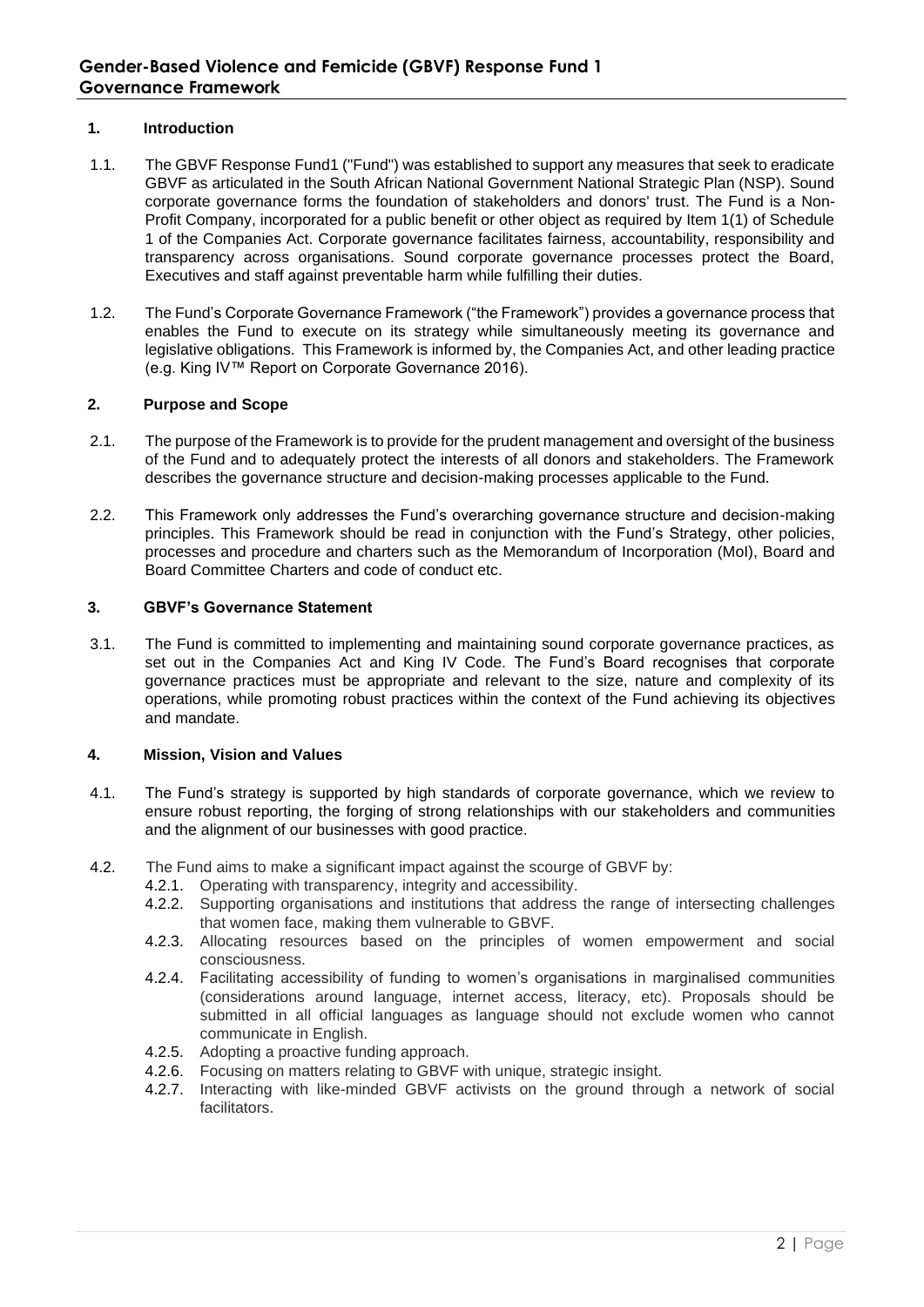# **5. Corporate Governance Framework**

# **5.1 The Board**

5.1.1. The Fund's Board shall act all times in the best interest of the Fund and take ultimate responsibility for the Fund. The Fund's Board has an approved Charter which provides guidelines to Directors in respect of, among others, the Board's responsibilities, authority, composition, meetings and the need for performance evaluations and as set out in the Fund's Memorandum of Incorporation.

### **5.2 Board Composition**

- 5.2.1 The Board shall decide on any appointment to the Board, subject to a formal and transparent process, and in line with the Memorandum of Incorporation of the Fund. Until otherwise agreed, the Fund's Board consists of three directors, provided that:
	- The Board shall comprise of not less than three (3) Directors (excluding the CEO) who are not connected persons in relation to each other of which the majority being Independent Non-Executive Directors (INED);
	- Directors will be nominated for election by the existing Directors of the Fund; and
	- The Board shall comprise a balance of expertise, skills and knowledge relevant to the Fund requirements and shall reflect the race, gender and geographical demographics of the Republic of South Africa.

### **5.3 Governance Structure / Organisational Leadership**

5.3.1 The Fund has established a Board with appropriate Board Committees. Therefore, in support of a transparent organisational structure and these lines of responsibility, the Fund has established the governance structure as depicted below.



5.3.2 The Fund's Board retains the accountability and responsibility of the performance and affairs of the Fund and shall in so doing effectively represent and promote the legitimate interests of the Fund. The Board, at all times, shall retain full and effective control over the Fund and shall direct and supervise the business and affairs of the Fund. This includes responsibility for reviewing and guiding Fund's strategy, through the establishment of key policies and objectives, understanding the key risks faced by the Fund, determining the risk appetite, tolerance and preferences of the Fund and the processes in operation to mitigate these.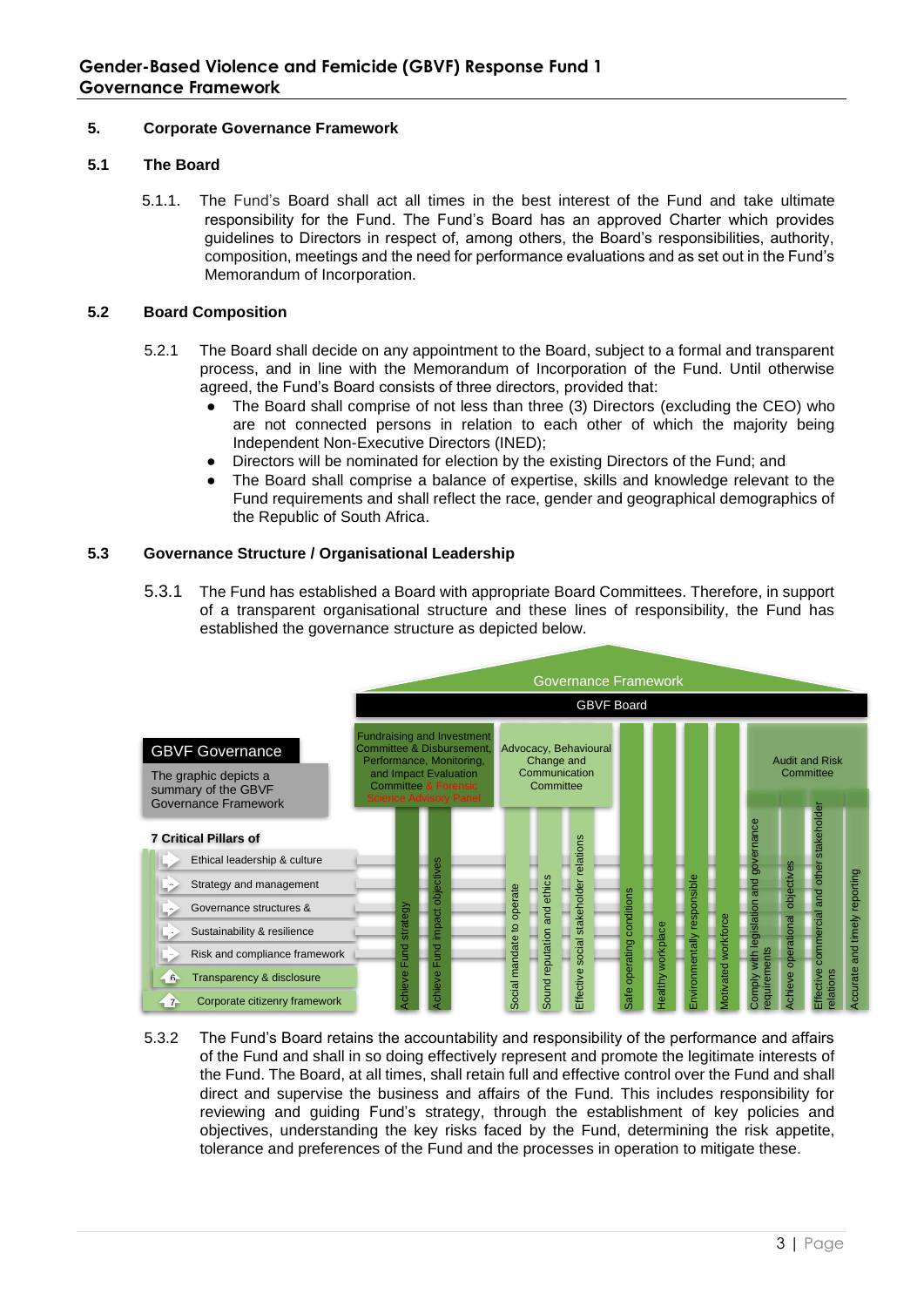- 5.3.3 The Board's primary responsibilities include the appointment of the CEO, determining the Company's purpose and values and giving strategic direction to the Company, identifying key risk areas and key performance indicators of the Fund's business, monitoring the performance of the Fund against agreed objectives, overseeing the Fund's values and ethics, ensuring that succession plans are in place, advising on significant financial matters and monitoring social responsibilities of the Fund.
- 5.3.4 The Board has overall responsibility for the management of the Fund and for achieving its objectives. In discharging its responsibilities, the Fund's Board will be supported by executive and senior management, together with the various board committees. These committees have specific charters or terms of reference, appropriately skilled members, senior management participation and access to specialist advice when considered necessary. Various informal forums may be established for the gathering of information, agreeing and tracking actions, and where necessary, escalating findings or recommendations to decisions-making forums. Various mechanisms such as strategies, policies, processes and documents have been implemented and are used to drive and support good governance in practice.
- 5.3.5 The Fund's Board is supported by Board committees depicted in the diagram above. These Committees have delegated responsibility to assist in specific matters. These Committees report to the Fund's Board on a quarterly basis. The delegated responsibilities and powers, limits and authorities attached to the Board Committees are approved by the Fund's Board, and such powers, limits and authorities are limited as determined by the Fund's Board from time to time. Each Committee has its own Charter or terms of reference which sets forth its purpose, composition and duties.
- 5.3.6 Board members are legally obliged to act in the best interest of the Fund, to act with due care in discharging their duties as Board members, to declare and avoid conflicts of interest and to account for any advantages gained in discharging their duties on behalf of the Fund. Director shall be at liberty to accept appointments to other boards, provided that such appointments do not result in any conflicts of interest with the Fund. The Board and its Committees shall manage potential conflicts of interest of Board members in terms of section 75 of the Companies Act. At the start of each Board meeting, conflict of interests must be disclosed. Where Board members are conflicted, they should recuse themselves from discussion or decisions on matters of potential conflict, unless resolved otherwise by the Chairperson or by the remaining members of the Board.
- 5.3.7 Unless otherwise provided by the Company's Act or decision of the Board, the Board Committees are advisory only.

# **6. Audit and Risk Committee (ARC)**

- 6.1. The Fund has elected to appoint a statutory audit committee as contemplated in section 94 of the Companies Act 71 of 2008 ("Companies Act") as set out in the MoI, and an auditor in terms of Section 90 of the Companies Act to ensure the highest level of governance and accountability.
- 6.2. The ARC is constituted as a Board Committee with responsibilities as delegated by the Board in terms of the Companies Act and Principle 8 of the Report on Corporate Governance for South Africa, 2016 ("King IV") and in respect of all duties the Board has assigned to it, described in detail below.
- 6.3. The Committee shall comprise at least three members, all of whom should be independent.
- 6.4. The role of the ARC is to provide independent assurance and assistance to the Board on control, governance and risk management as set out in its terms of reference . The ARC shall:
	- 6.4.1. Nominate for appointment by the Board an independent registered auditor;
	- 6.4.2. Determine the fees to be paid to the auditor, if any, and the auditor's terms of engagement;
	- 6.4.3. Determine the nature and extent of any non-audit services which the auditor may provide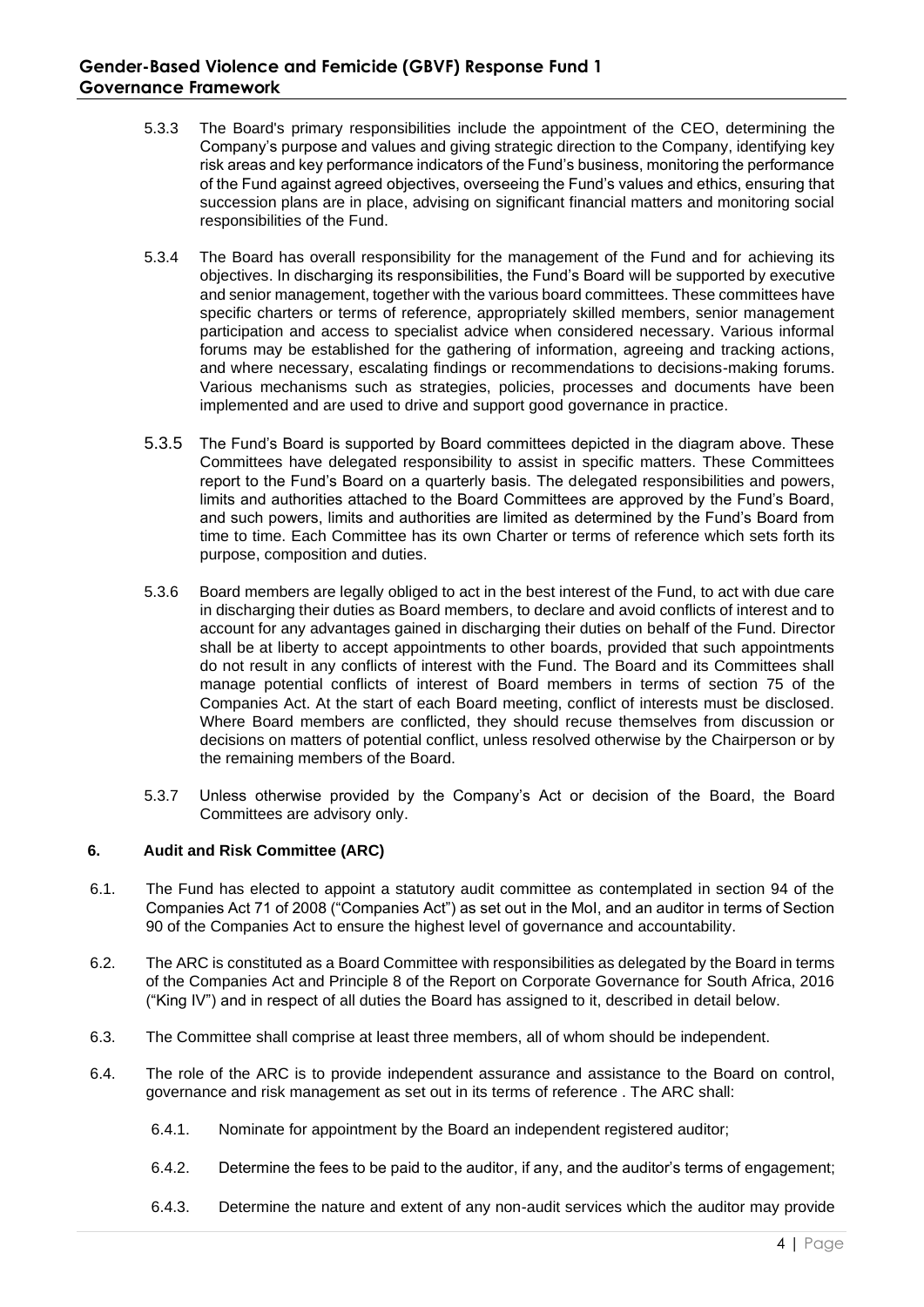to the Fund, or that the auditor may not provide to the Fund;

- 6.4.4. Pre-approve any proposed contract with the auditor for the provision of non-audit services to the Fund;
- 6.4.5. Prepare a report, to be included in the annual financial statements;
- 6.4.6. Ensure that risk frameworks, methodologies and risk processes are implemented to mitigate risks and increase the possibility of anticipating unpredictable risks. This includes monitoring levels of tolerance and appetite and that risks are managed within the levels of tolerance and appetite as approved by the Board;
- 6.4.7. Receive and deal appropriately with any concerns or complaints, whether from within or outside the Company, or on its own initiative, relating to:

6.4.7.1. Make submissions to the Board on any matter concerning the Fund's accounting policies, risk management processes, financial controls, records and reporting;

6. 4.7.2. Perform such other oversight functions as may be determined by the Board;

6.4.7.3. Ensure that there is a process for the Committee to be informed of any Reportable Irregularities (as identified in the Auditing Profession Act, 2005) identified and reported by the external auditor; and

6. 4.7.4. Review the quality and effectiveness of the external audit process.

- 6.4.8. Report the proceedings of the Committee to the next following meeting of the Board; and
- 6.4.9. Disclose in the annual report of the Fund the duties and activities undertaken during the year.

#### **7. Disbursement, Performance, Monitoring and Impact Evaluation Committee**

- 7.1. The Disbursement, Performance, Monitoring and Impact Evaluation Committee is constituted as a committee of the Fund's Board.
- 7.2. The Committee shall comprise at least three members, all of whom should be independent.
- 7.3. The primary objective of the Committee is to assist the Board in discharging its responsibilities relating to the management and disbursement of funds in the pursuit of the mandate of the Fund. The Committee does not assume the functions of Management of the Fund.
- 7.4. The role of the Committee is to provide independent assurance and assistance to the Board on how funds are disbursed in achieving the Fund's mandate and goals as set out in its terms of reference . The Committee shall:
	- 7.4.1. Recommend to the Board for approval, the Disbursements Strategy of the Fund and ensure alignment thereof with the overall mandate and purpose of the Fund.
	- 7.4.2. Oversee the implementation of the Fund's Disbursement (Grant) Strategy.
	- 7.4.3. Oversee the Fund's disbursement governance processes to ensure decisions are made effectively, ethically and within the Fund's mandate.
	- 7.4.4. Review and oversee the disbursement process in terms of the grant guidelines and requirements for application for funding.
	- 7.4.5. Oversee the grant budget and disbursement of grant funds.
	- 7.4.6. Ensure the tracking of disbursed funds and evaluate and measurement of the impact thereof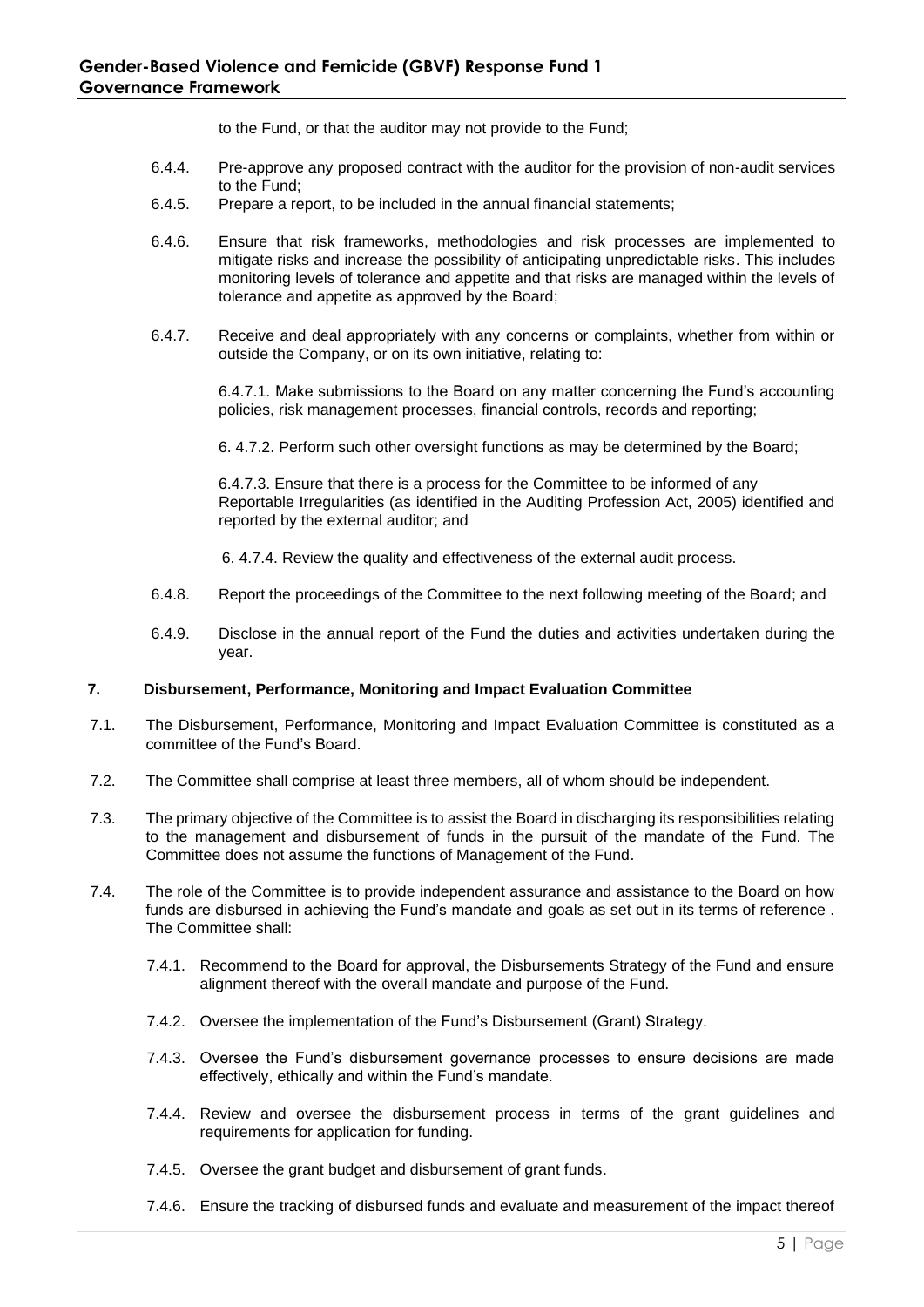in line with the Fund's mandate.

7.4.7. Assess the performance of the Fund to determine whether it is achieving its objectives and outcomes, and to inform how best it can be strengthened.

# **8. Fundraising and Investment Committee**

- 8.1. The Fundraising and Investment Committee is constituted as a committee of the Fund's Board.
- 8.2. The Committee shall comprise at least three members, all of whom should be independent.
- 8.3. The primary objective of the Committee is to assist the Board in discharging its responsibilities relating to the oversight and assurance in respect of the fundraising and investment activities of the Fund with accountability to the Board. The Committee does not assume the functions of Management of the Fund.
- 8.4. The role of the Committee is to assist the Board in discharging its responsibilities relating to the oversight and assurance in respect of the fundraising and investment activities of the Fund with accountability to the Board. The Committee shall:
	- 8.4.1. Oversee the Fundraising Function within the Fund.
	- 8.4.2. Consider and recommend to the Board for approval, the Fund's Fundraising and Investment Policies.
	- 8.4.3. Consider and recommend a Donations Policy to be approved by the Board.
	- 8.4.4. Oversee the process of reconciliation of funds committed and how these are reflected in the Fund's financial system and reports.
	- 8.4.5. Ensure the Fundraising is done in a professional and ethical manner as they engage donors.
	- 8.4.6. Ensure transparency in the raising of funds for the Fund, and in working with the Audit and Risk Committee, ensure appropriate risk management in respect of the source of the funds donated.
	- 8.4.7. Review the policies, plans and business procedures of the Fund in the management and mitigation of material risk arising from its fundraising and investment strategies, and where necessary or appropriate to make recommendations to the Board.
	- 8.4.8. Review in detail the performance, risk profile and management of the investment portfolio.
	- 8.4.9. Monitor and evaluate investment performance, service and cost and regularly report performance to the Board.

# **9. Advocacy, Behavioural Change and Communication (ABC) Committee**

- 9.1. The Advocacy, Behavioural Change and Communication Committee is constituted as a committee of the Fund's Board.
- 9.2. The Committee shall comprise at least three members, who are experts in the respective fields. The Chairman shall be a Board member.
- 9.3. The primary objective of the Committee is to assist with communication strategy that links to the Fund's strategy and the NSP pillars. The Committee does not assume the functions of Management of the Fund.
- 9.4. The role of the Committee is to assist the Board in discharging its responsibilities and shall:

9.4.1. Provide an advisory role to the CEO & the Board.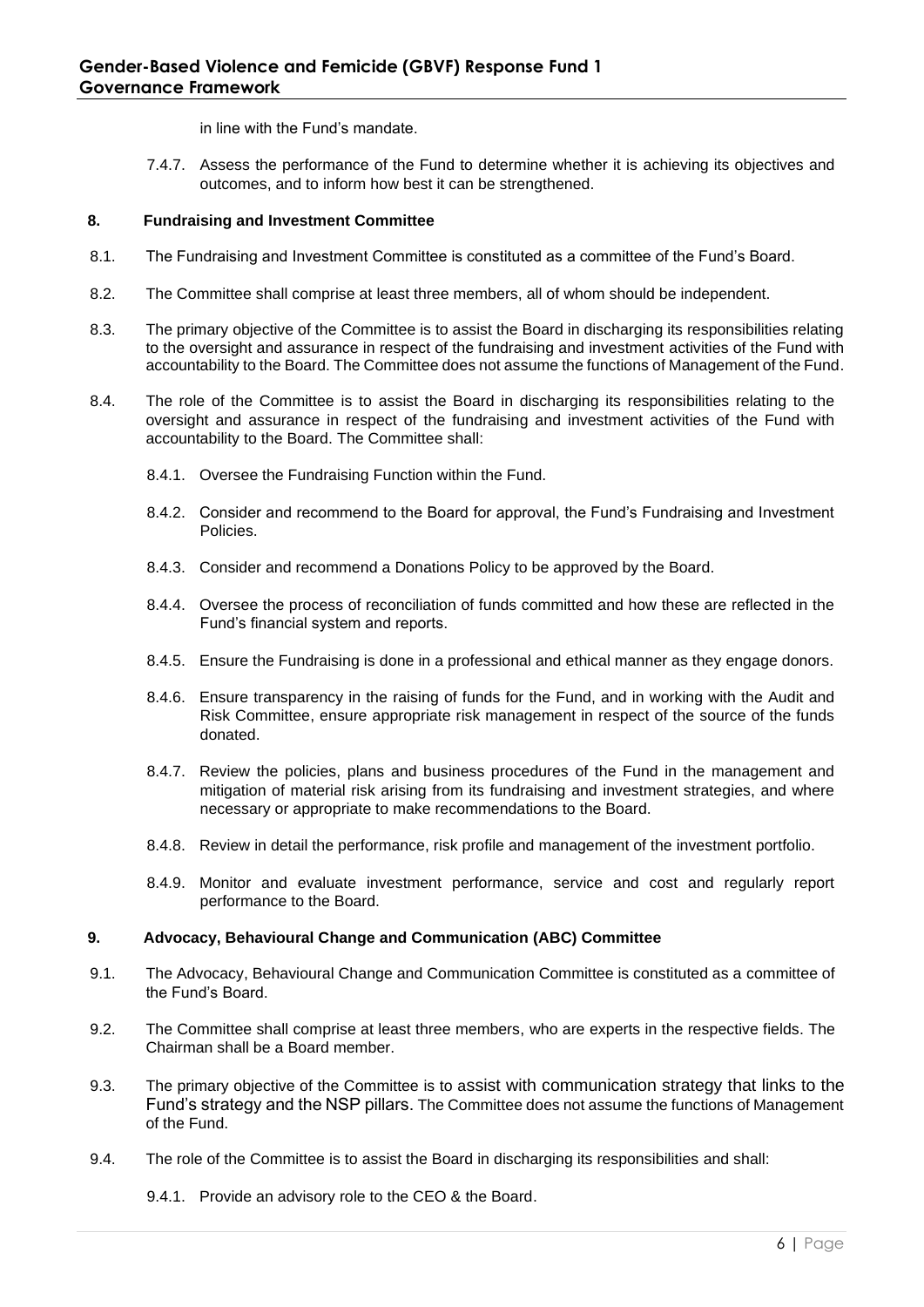- 9.4.2. Assist with communication strategy that links to the Fund's strategy and the NSP pillars.
- 9.4.3. Lead the engagement with service providers for marketing, communication and advocacy work.
- 9.4.4. Co-ordinate advocacy campaigns.
- 9.4.5. Support the CEO and the board to Co-ordinate and lead behavioural change campaigns.

### **10. Forensic Science Advisory Panel**

- 10.1. The Forensic Science Advisory Panel is constituted as a committee of the Fund's Board.
- 10.2. The Panel shall comprise at least three members, who are experts in the field. The Chairman shall be a Board member.
- 10.3. The primary objective of the Panel is provide the Board with advice around the best short and longterms solutions to the DNA backlog, as well as how it can assist to rebuild the forensic capability of SAPS to its erstwhile world class standards. The Committee does not assume the functions of Management of the Fund.
- 10.4. The Committee has the following advisory duties and responsibilities:
	- 10.4.1. Maintain a close advisory partnership with the SAPS.
	- 10.4.2. Engage with SAPS with a view to increasing collaboration between the entities.
	- 10.4.3. Devise a robust forensic science strategy that is key to a long-term solution for GBVF.
	- 10.4.4. Provide expert insight and specific knowledge in the forensic science field.
	- 10.4.5. Engage with relevant stakeholders to achieve the objectives of the Fund.
	- 10.4.6. Provide oversight over the joint SAPS-GBVF Steering Committee and the SAPS-GBVF Technical Working Committee.

# **11. The Executive team**

- *11.1. Chief Executive Officer*
	- 11.1.1. The Fund may from time to time appoint one of the directors to be Chief Executive Officer for the Company, for a period not exceeding five years and from time to time remove or dismiss him/her or them from office and appoint another or others in his/her or their place or places.
	- 11.1.2. The director shall not while he continues to hold that position or office under contract be subject to retirement by rotation during the currency of his contract. He / she shall not in such case, be taken into account in determining the rotation by retirement of directors, but, subject to the terms of any such contract aforesaid, he shall be subject to the same provisions as to removal as other directors of the Fund, and, if he ceases to hold office of director, his appointment to such position will ipso facto and immediately be terminated but without prejudice to any claims and damages which may accrue under such contract in respect of such termination. Provided that the directors shall not appoint any director to any executive office as aforesaid upon terms that exempt him from retirement by rotation, if at the time of such appointment the effect of such exemption would be to cause one half or more of directors to be exempt from retirement by rotation.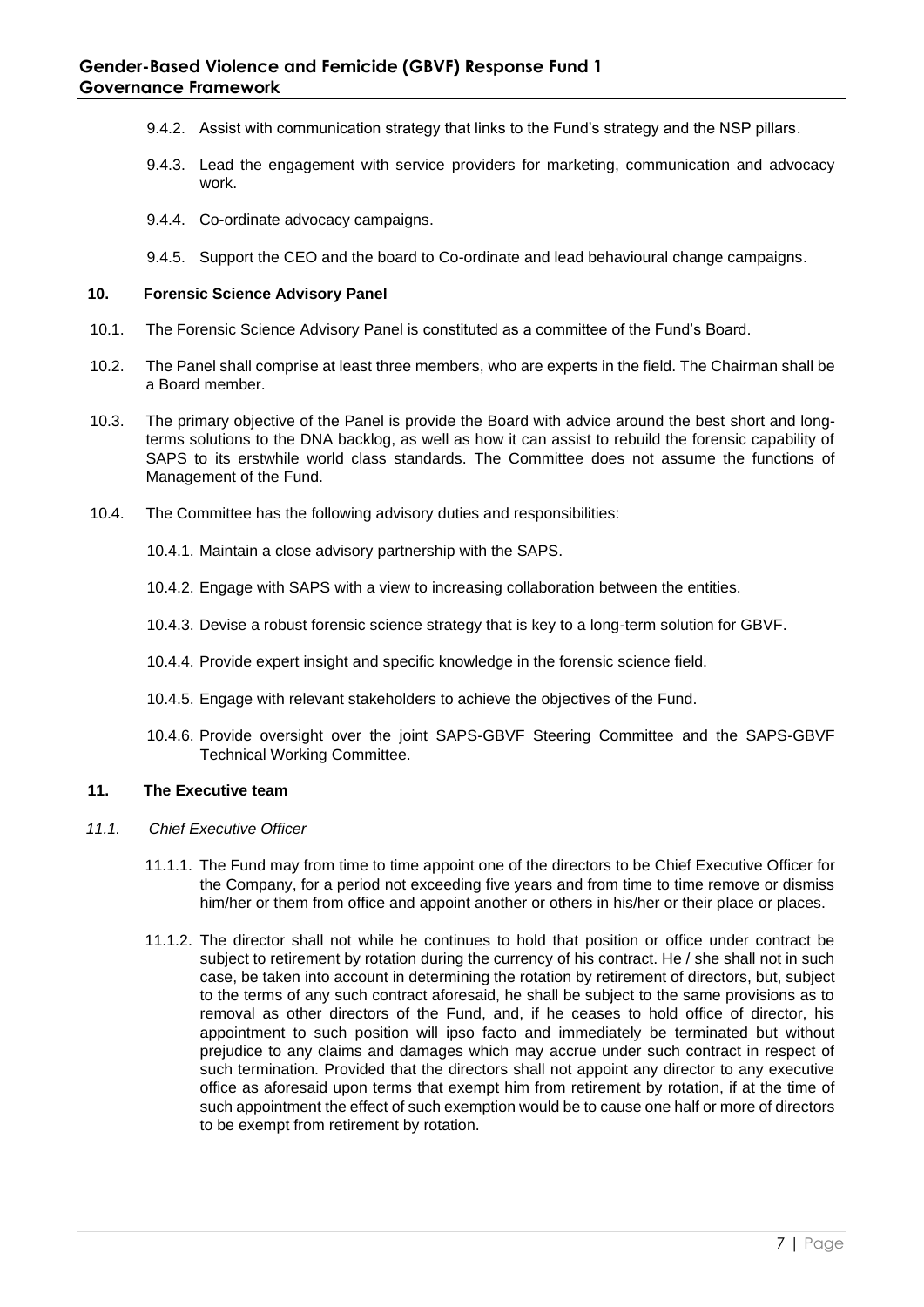# *11.2. Senior Management*

11.2.1. Executive and senior management (the Fund's Executive Committee (EXCO)) have the responsibility for the day-to- day management of the Fund. The EXCO serves an executive function and is the custodian of the Fund's strategy as approved by the Fund's Board and responsible for its execution. The EXCO provides the Fund's Board with sound information, advice and recommendations on the organisational structure, objectives, plans and policies of the Fund to enable the Fund's Board to make informed decisions.

# **12. Organisational Structure**

12.1. The organisational chart below outlines the organisational structure of the Fund.



# **13. Succession Planning**

- 13.1. The Board shall ensure compliance with Fund's policy and legislation in the following areas: employment equity, career and succession planning, human resources planning, organisation development, training and development, labour and employee relations, employee participation, to ensure fairness and equity to all personnel.
- 13.2. The Board commits itself to succession planning. Succession planning exists for all key/critical positions.

# **14. Independent Assurance**

# *14.1. External Audit*

- 14.1.1. Auditors are appointed, and their duties regulated in accordance with the provisions of applicable Statutes and the Act. Subject to the provisions of applicable Statutes, all acts done by any person acting as auditor, shall, as regards all persons dealing in good faith with the Company, be valid notwithstanding that there was some defect in his appointment. All annual financial statements when audited and laid before an Annual General Meeting are deemed conclusively correct and will not be re- opened.
- 14.1.2. The ARC shall:
- Review the External Auditor's proposed audit scope, approach and audit fees for the year;
- Review the findings and recommendations by External Auditor and management responses thereof;
- Review implementation of External Auditor's recommendations by management;
- Review the performance of External Auditor;
- Ensure that the is proper coordination of audit efforts;
- Meet separately with the External Auditor to discuss any matters that the committee or the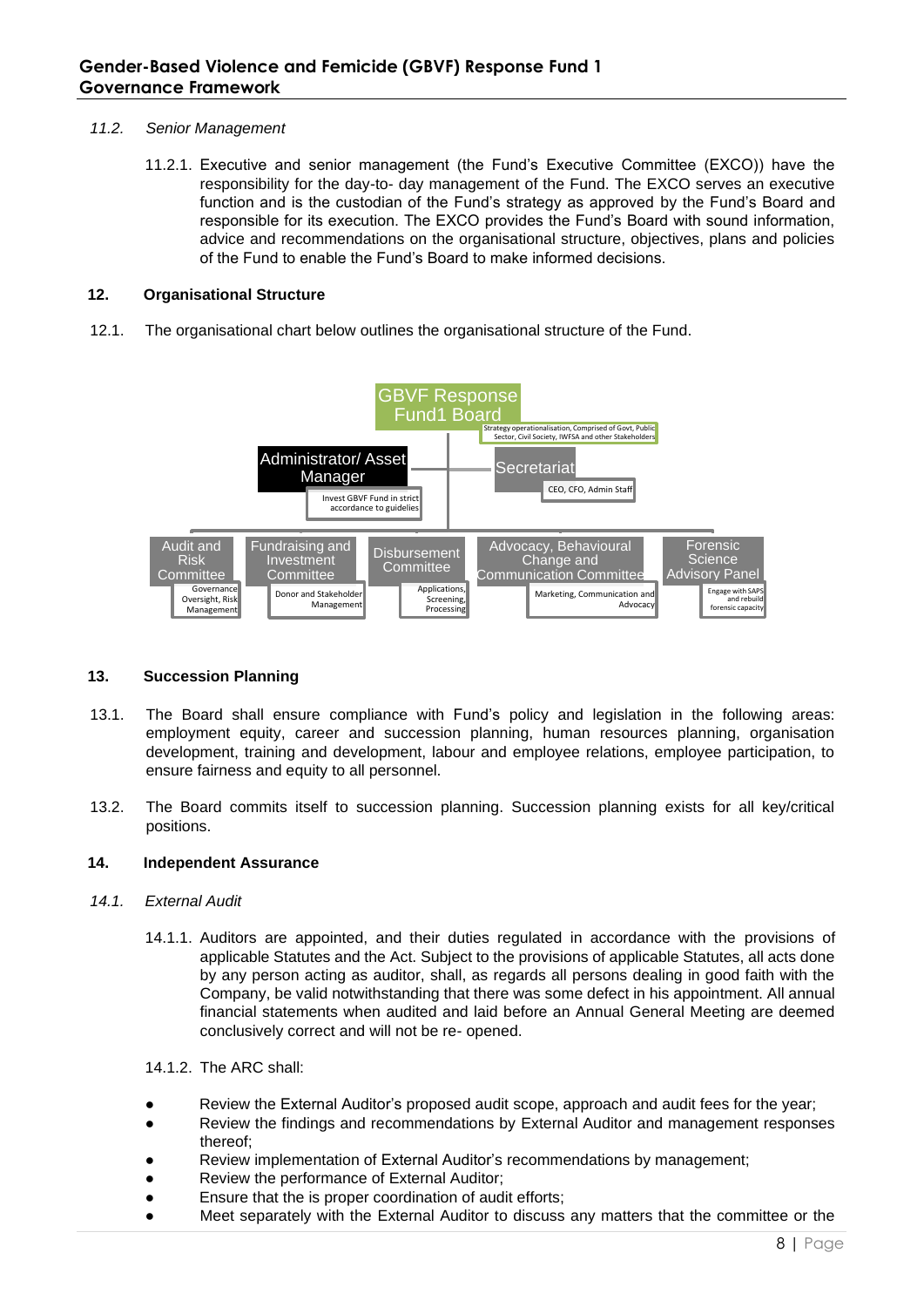External Auditor believe should be discussed privately;

- Set policy for use of external auditors for non-audit services in line with applicable legislation;
- Consider whether the auditor's independence may have been prejudiced as a result of any other non-audit services; and
- Obtain annually from the external auditors a written statement that their independence has not been impaired.

### *14.2. Internal auditors*

14.2.1. The Fund shall appoint internal auditors (if deemed required) to provide assurance over the internal controls, governance and risk management processes of the Fund.

### **15. Legislative Context**

- 15.1. Companies Act
	- 15.1.1. In terms of the Companies Acts, the following sections have been noted for the governance of the Fund. The Companies Act should be read with the Fund's Memorandum of Incorporation .

### 15.1.2. Section 66 – (1)(2)(7)

(1) The business and affairs of a company must be managed by or under the direction of its board, which has the authority to exercise all the powers and perform any of the functions of the company, except to the extent that this Act or the company's Memorandum of Incorporation provides otherwise.

(2) The board of a company must comprise—

- (b) in the case of a public company, or a non-profit company, at least three directors.
- (7) A person becomes a director of a company when that person—

(a) has been appointed or elected in accordance with this Part, or holds an office, title, designation or similar status entitling that person to be an ex offıcio director of the company, (b) has delivered to the company a written consent to serve as its director.

15.1.3. Section 72 – (1)(4)

(1) Except to the extent that the Memorandum of Incorporation of a company provides otherwise, the board of a company may—

- (a) appoint any number of committees of directors; and
- (b) delegate to any committee any of the authority of the board.

(4) The Minister may by regulation prescribe that a company or a category of companies must have a social and ethics committee, if it is desirable in the public interest, having regard to-(a) its annual turnover;

- (b) the size of its workforce; or
- (c) the nature and extent of its activities.
- 

# 15.2. Income Tax Act

- 15.2.1. The Company shall not issue any receipts to donors for a deduction in respect of any donation made to the Company, unless the Company has :–
- 15.2.2. utilised the donations for which a receipt is granted by the Company and all income derived from such donation, within the Republic, in carrying on its activities which constitute activities contemplated in Part II on the Ninth Schedule of the Income Tax Act, or
- 15.2.3. distributed such funds to other organisations or statutory bodies contemplated under section 10(1)(cA)(i) of the Income Tax Act, which are approved under section 18A(1)(a) of the Income Tax Act, and it distributes 50% (fifty percent) of all donations for which it issued receipts to donors within 12 (twelve) months after the year of assessment during which it issued the receipt,
- 15.2.4. subject to any other requirements of section 18A of the Income Tax Act.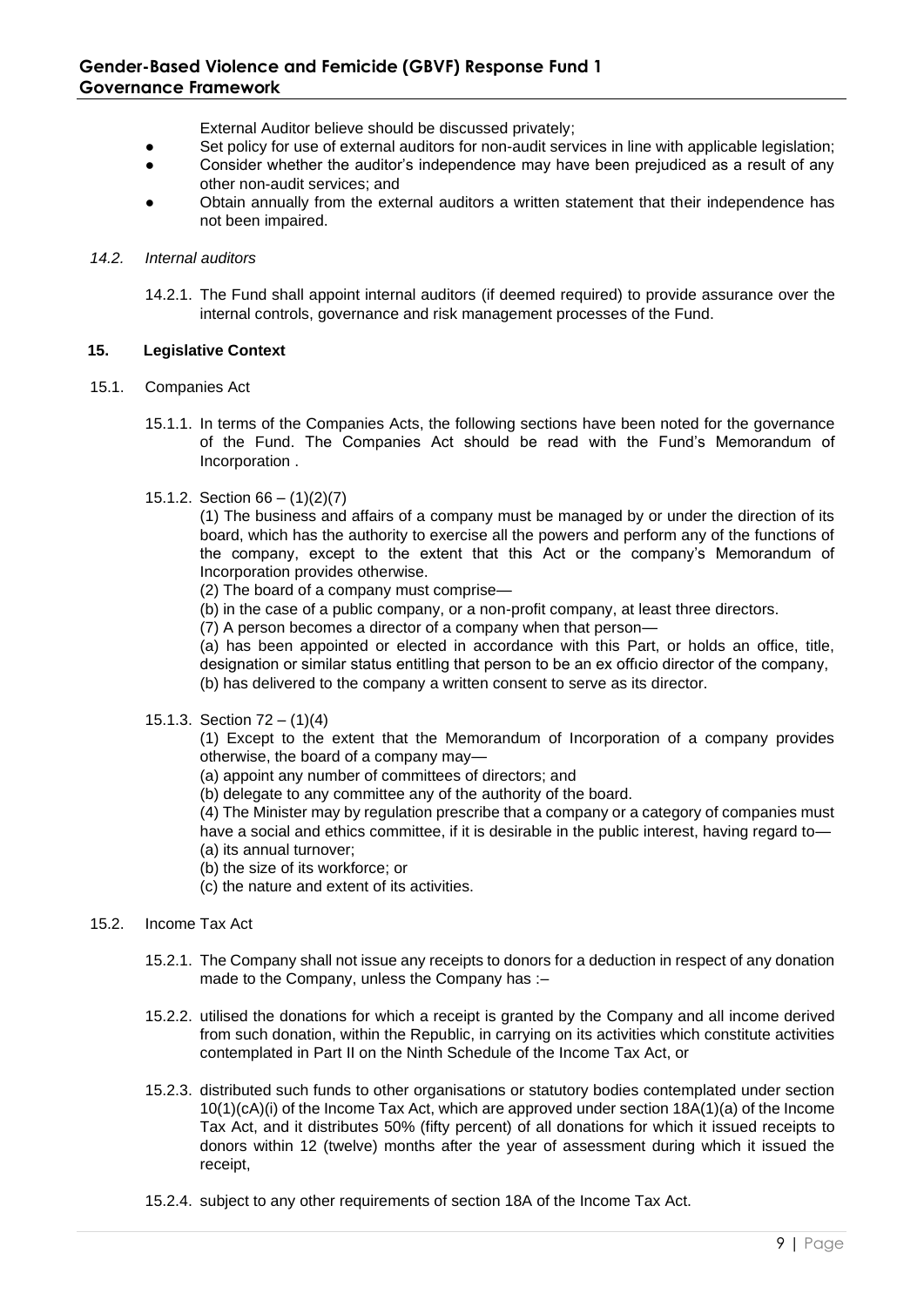- 15.3. King IV Report on corporate Governance
	- 15.3.1. The King IV report on Corporate Governance sets out the philosophy, principle, practices and outcomes which serve as the benchmark for corporate governance.
	- 15.3.2. The Fund's Governance Framework, aligned to King IV™ principles of governance and requirements of the Companies Act, drives the implementation of governance throughout the Fund.

| LEADERSHIP,<br><b>ETHICS AND</b><br><b>CORPORATE</b><br><b>CITIZENSHIP</b> | Principle 1: The Board should lead ethically and effectively.                                                                                                                                                                              |  |
|----------------------------------------------------------------------------|--------------------------------------------------------------------------------------------------------------------------------------------------------------------------------------------------------------------------------------------|--|
|                                                                            | Principle 2: The Board should govern the ethics of the Fund in a way that<br>supports the establishment of an ethical culture.                                                                                                             |  |
|                                                                            | Principle 3: The Board should ensure that the Fund is and is seen to be a<br>responsible corporate citizen.                                                                                                                                |  |
| STRATEGY,<br><b>PERFORMANCE</b><br><b>AND REPORTING</b>                    | Principle 4: The Board should appreciate that the Fund's core purpose, its<br>risks and opportunities, strategy, business model, performance and<br>sustainable development are all inseparable elements of the value creation<br>process. |  |
|                                                                            | Principle 5: The Board should ensure that reports issued by the Fund<br>enable stakeholders to make informed assessments of the Fund's<br>performance and its short, medium and long-term prospects.                                       |  |
| <b>GOVERNING</b><br><b>STRUCTURES</b><br><b>AND</b><br><b>DELEGATION</b>   | Principle 6: The Board should serve as the focal point and custodian of<br>corporate governance in the Fund.                                                                                                                               |  |
|                                                                            | Principle 7: The Board should comprise the appropriate balance of<br>knowledge, skills, experience, diversity and independence for it to<br>discharge its governance role and responsibilities objectively and<br>effectively.             |  |
|                                                                            | Principle 8: The Board should ensure that its arrangements for delegation<br>within its own structures promote independent judgement and assist with<br>balance of power and the effective discharge of its duties.                        |  |
|                                                                            | Principle 9: The Board should ensure that the evaluation of its own<br>performance and that of its committees, its chair and its individual<br>members, support continued improvement in its performance and<br>effectiveness.             |  |
| <b>GOVERNANCE</b><br><b>FUNCTIONAL</b><br><b>AREAS</b>                     | Principle 10: The Board should ensure that the appointment of, and<br>delegation to, management contribute to role clarity and the effective<br>exercise of authority and responsibilities.                                                |  |
|                                                                            | Principle 11: The Board should govern risk in a way that supports the Fund<br>in setting and achieving its strategic objectives.                                                                                                           |  |
|                                                                            | Principle 12: The Board should govern technology and information in a way<br>that supports the Fund setting and achieving its strategic objectives.                                                                                        |  |
|                                                                            | Principle 13: The Board should govern compliance with applicable laws and<br>adopt non-binding rules, codes and standards in a way that supports the<br>Fund being ethical and a good corporate citizen.                                   |  |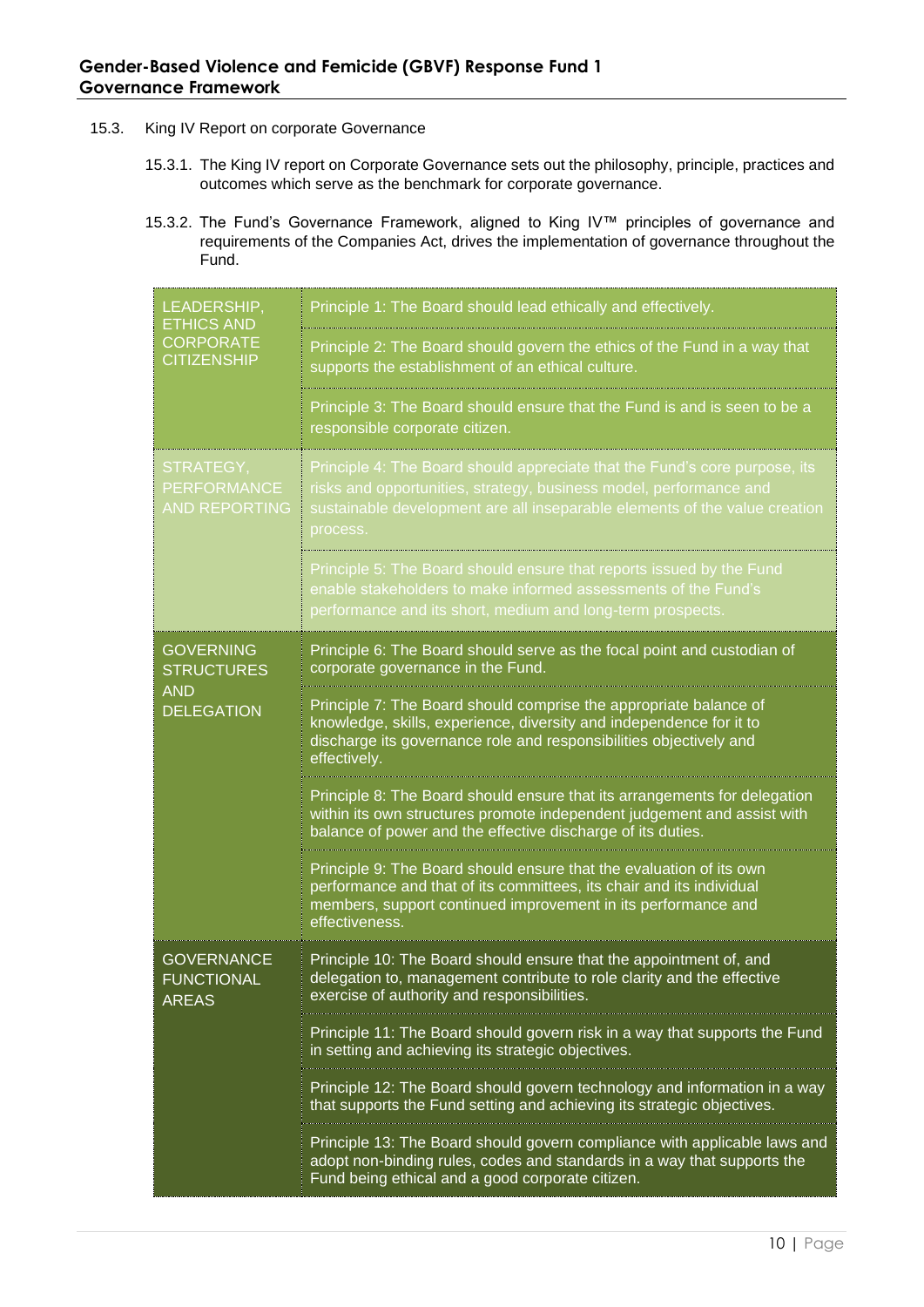|                                            | Principle 14: The Board should ensure that the Board remunerates fairly,<br>responsibly and transparently to promote the achievement of strategic<br>objectives and positive outcomes in the short, medium and long term.                                                             |  |
|--------------------------------------------|---------------------------------------------------------------------------------------------------------------------------------------------------------------------------------------------------------------------------------------------------------------------------------------|--|
|                                            | Principle 15: The Board should ensure that assurance services and<br>functions enable an effective control environment, and that these support<br>the integrity of information for internal decision-making and of the Fund's<br>external reports.                                    |  |
| <b>STAKEHOLDER</b><br><b>RELATIONSHIPS</b> | Principle 16: In the execution of its governance role and responsibilities, the<br>accounting authority should adopt a stakeholder-inclusive approach that<br>balances the needs, interests and expectations of material stakeholders in<br>the best interests of the Fund over time. |  |

#### **16. Authority and Accountability**

- 16.1. The relationship between the Fund and its Directors is guided by the MOI and applicable legislation.
- 16.2. To various stakeholder and community groupings
	- 16.2.1. The Fund's Board shall be accountable to all its stakeholders and provide information in the interest of the stakeholders and community in the annual integrated report.

### **17. Delegation of Authority (DoA)**

- 17.1. The Fund has an approved delegation of Authority (DoA) to facilitate timely, effective and quality business decision-making in the Fund and in line with the Governance Framework.
- 17.2. The delegation of authority is based on the following principles:
	- 17.2.1. The Board retains the responsibility concerning the exercise of delegated authority. In terms of the Companies Act, the Board may confirm, vary or revoke any decision taken by a delegated individual as a result of a delegation by the Board.
	- 17.2.2. Signing and approval authorities are only vested in employees as per the approved Fund structure.
	- 17.2.3. Authorities specified in this Delegation Matrix shall, unless the contrary is specifically provided for, not be further delegated either in whole or in part.
	- 17.2.4. Unless specifically otherwise provided for, the power to approve also includes the power to sign documents on behalf of the Fund directly related to the power to approve and to delegate the power to sign such document.
	- 17.2.5. All executed instruments of delegation of signing authority must be lodged with the Company Secretary, having responsibility for the legal affairs of the Fund, and who must ensure that these instruments are formally lodged.
	- 17.2.6. Where authority is delegated, such delegated authority carries with it the obligation to act ethically and in the best interest of the Fund, to exercise sound discretion, good business judgement, and accountability.
- 17.3. The DoA is reviewed on an annual basis or as and when necessary by the Fund's management and the Fund's Board. The Fund's Board approves any changes to the DoA in line with the delegations as described in the DoA Matrix.
- 17.4. Management is responsible to ensure that delegations are appropriately communicated within the Fund, and that delegated officials acknowledge their authority and responsibility in terms of delegated authority.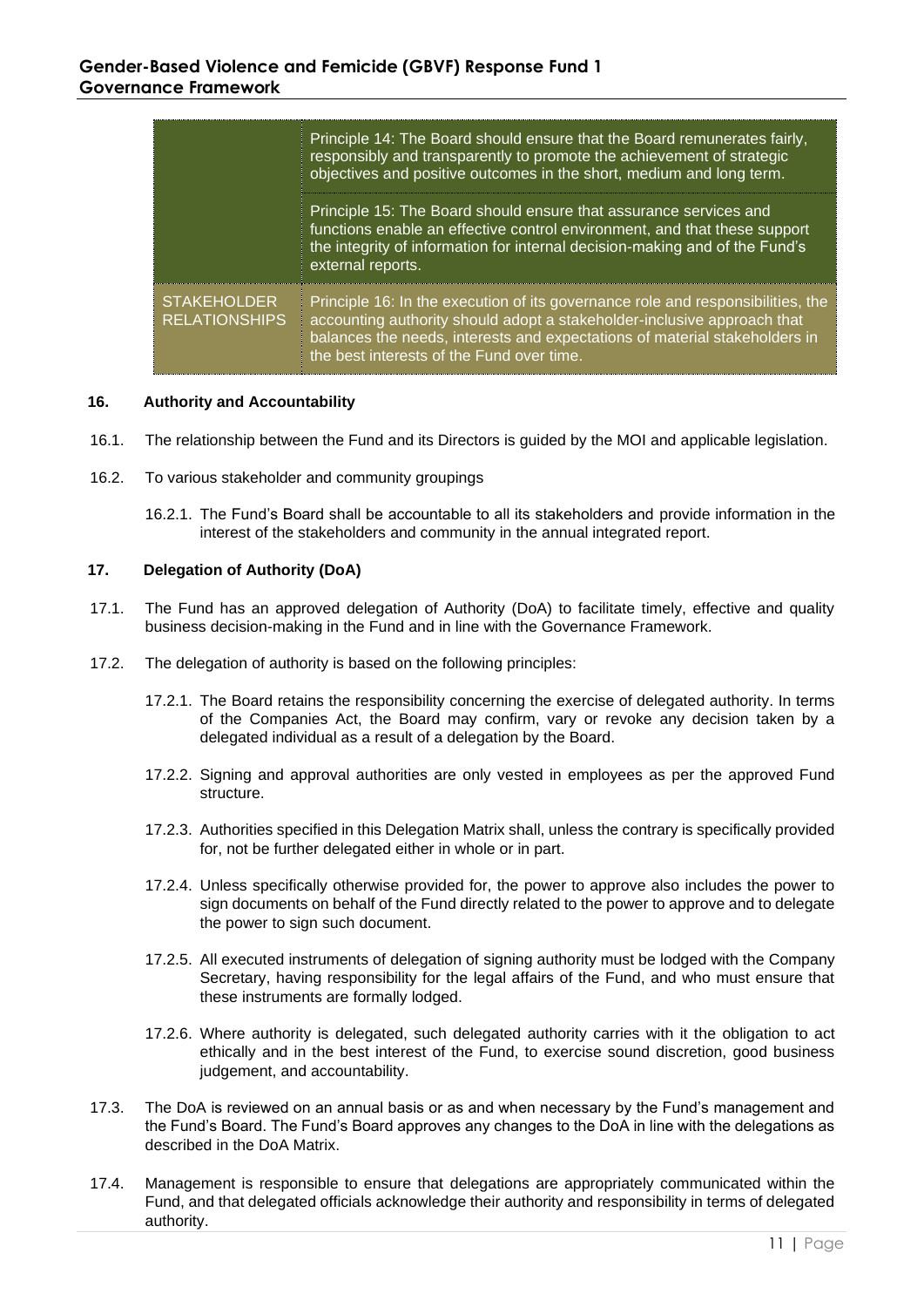## **18. Code of Conduct**

- 18.1. Whistle blowing and ethics
	- 18.1.1. An overarching formal Code of Ethics will be adopted by the Fund. The Code of Ethics will be founded on the following six pillars:
	- Accountability, Coordination, Leadership
	- Prevention and Rebuilding Social Cohesion
	- Justice, Safety and Protection
	- Response, Care, Support and Healing
	- Economic Power
	- Research and Information Management
- 18.2. In furtherance of the Fund's commitment to the highest standards of business ethics and integrity, Directors, employees, contractors, consultants and others acting for Fund will accurately and honestly represent the Fund and will not engage in any activity or scheme intended to defraud anyone of money, property, or services. Reputation and Integrity is central to the Fund's ability to operate as an effective non-profit organisation.
- 18.3. Any unethical or undesirable behaviour, questionable accounting or auditing practices or violations of the Fund's values can be reported to the following toll-free number 0800 203 598. All calls to this number are to Whistleblowers an independent service provider and all information will be treated as strictly confidential. The anonymity of all callers is guaranteed. By the same token, making untrue reports with the intention of harming another person shall be regarded as a serious and potentially dismissible offence.

# **19. Ethics Management Programme**

- 19.1. An Ethics Programme provides education and training on ethical recruitment, employment and performance management practices; inculcating ethical practices and behaviour throughout the Fund and within all of its activities.
- 19.2. The Fund is committed to be an ethical and relevant force for good and to play a positive role in society, beyond normal business practice.

# **20. Framework Governance**

- 20.1. Ownership of Framework
	- 20.1.1. The Fund's Board is ultimately accountable for the Fund's governance processes and is the custodian of this Framework.
- 20.2. Responsibility for Framework implementation / execution
	- 20.2.1. The Fund's Management is responsible to the Board to implement this framework in the day to day operations of the Fund.
- 20.3. Drafting review and amendments
	- 20.3.1. The Fund is responsible for the coordination, the drafting of the amendments to the framework. Any proposed changes to the Framework will be submitted to the relevant Board Committee for approval and the Fund's Board as and when necessary.
- 20.4. Approval
	- 20.4.1. The Framework must be approved by the Board.